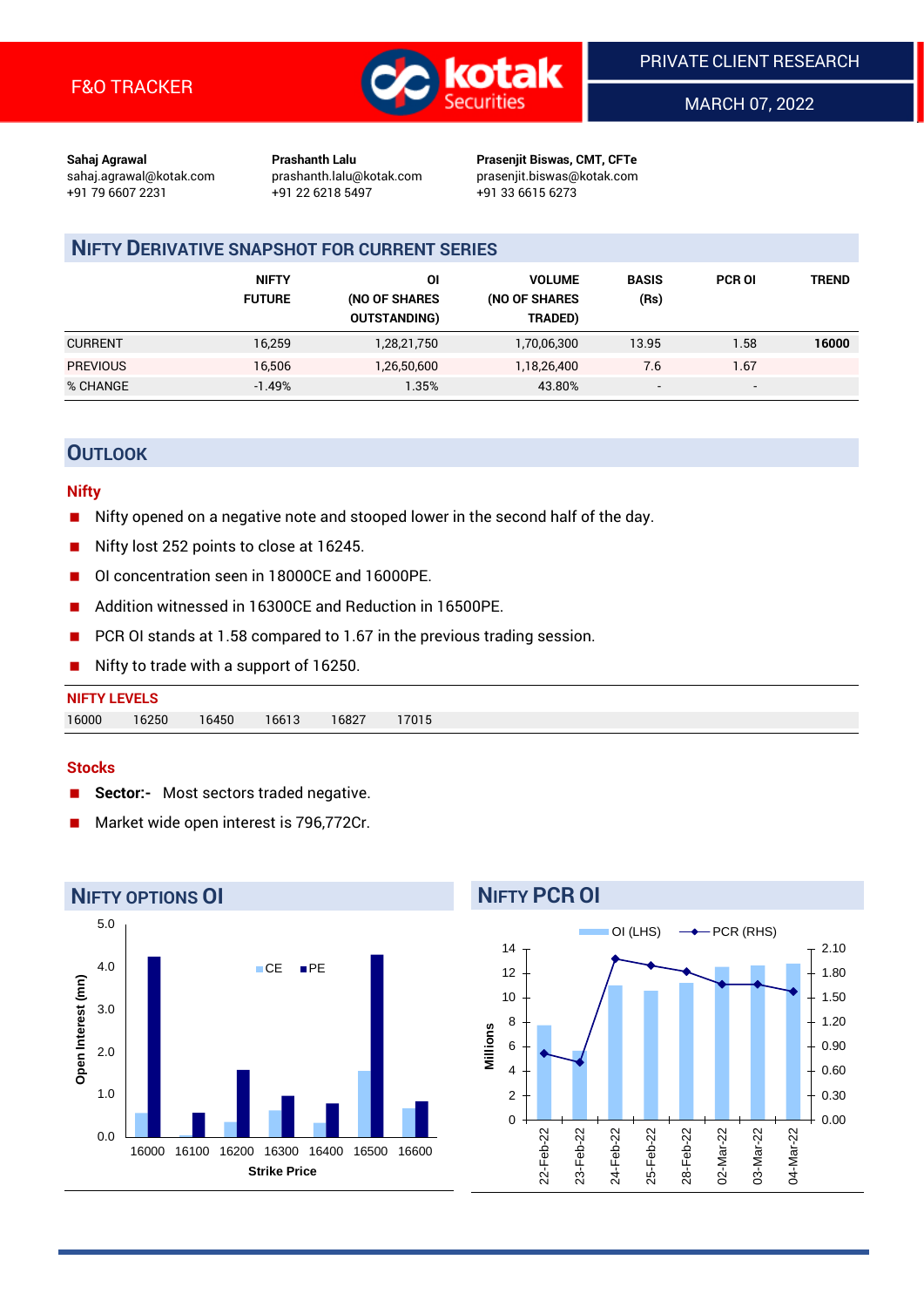# **FUTURE STATISTICS**

| <b>OI INCREASE</b> |
|--------------------|
|--------------------|

| <b>SYMBOL</b>     | <b>OI</b> | ΟI          | <b>PRICE CHG</b> |
|-------------------|-----------|-------------|------------------|
|                   | (%)       | (SHARES)    | $(\%)$           |
| <b>IRCTC</b>      | 46.0%     | 1,33,42,875 | $-6.6%$          |
| <b>ICICIGI</b>    | 13.6%     | 37,80,800   | $-1.8%$          |
| <b>HONAUT</b>     | 13.5%     | 8,085       | $-3.3%$          |
| <b>HINDUNILVR</b> | 12.1%     | 1.33.73.400 | $-3.4%$          |
| <b>DALBHARAT</b>  | 10.8%     | 7,57,750    | $-1.6%$          |
| <b>ASIANPAINT</b> | 10.5%     | 61.50.600   | $-4.7%$          |
| <b>BEL</b>        | 9.8%      | 2,32,25,600 | $-0.1%$          |
| <b>MRF</b>        | 9.1%      | 80,130      | $-0.2%$          |
| <b>GNFC</b>       | 8.6%      | 27,44,300   | 2.4%             |
| <b>AARTIIND</b>   | 7.8%      | 25,78,900   | $-5.8%$          |

| <b>OI DECREASE</b> |          |              |                  |
|--------------------|----------|--------------|------------------|
| <b>SYMBOL</b>      | ΟI       | ΟI           | <b>PRICE CHG</b> |
|                    | $(\%)$   | (SHARES)     | $(\%)$           |
| ONGC               | $-11.4%$ | 2,79,81,800  | $-3.0%$          |
| <b>ASHOKLEY</b>    | $-9.6%$  | 4,21,47,000  | $-3.9%$          |
| <b>ITC</b>         | $-8.5%$  | 14,10,14,400 | 2.8%             |
| <b>NATIONALUM</b>  | $-7.0%$  | 8,58,67,000  | $-4.8%$          |
| <b>HINDALCO</b>    | $-6.8%$  | 3,64,79,050  | $-3.7%$          |
| BAJAJ-AUTO         | $-6.3%$  | 17.60.750    | $-1.7%$          |
| LTI                | $-5.2%$  | 9,60,900     | 1.5%             |
| <b>ABBOTINDIA</b>  | $-5.0%$  | 33,850       | 0.2%             |
| <b>BSOFT</b>       | $-5.0%$  | 33,72,200    | 1.9%             |
| <b>CHAMBLFERT</b>  | $-4.7%$  | 17,89,500    | 0.3%             |

# **CASH STATISTICS**

| <b>TOP VOLUMES</b> |                      |              |              |  |  |  |  |
|--------------------|----------------------|--------------|--------------|--|--|--|--|
| <b>SYMBOL</b>      | <b>TRADED SHARES</b> | <b>VALUE</b> | <b>CLOSE</b> |  |  |  |  |
|                    | (QTY)                | (IN LAKHS)   |              |  |  |  |  |
| <b>TATASTEEL</b>   | 1,62,82,923          | 2,11,350     | 1,277        |  |  |  |  |
| <b>ASIANPAINT</b>  | 69,79,253            | 1,90,437     | 2.738        |  |  |  |  |
| <b>MARUTI</b>      | 25,11,658            | 1,82,378     | 7,247        |  |  |  |  |
| <b>TATAMOTORS</b>  | 3,87,65,185          | 1,64,338     | 417          |  |  |  |  |
| <b>ITC</b>         | 6,68,35,736          | 1,48,816     | 226          |  |  |  |  |
| <b>HDFCBANK</b>    | 1,06,09,682          | 1,44,256     | 1,367        |  |  |  |  |
| <b>ICICIBANK</b>   | 1,86,97,223          | 1,29,706     | 688          |  |  |  |  |
| <b>HINDUNILVR</b>  | 63,20,118            | 1,26,974     | 2,020        |  |  |  |  |
| <b>HINDALCO</b>    | 2,04,90,598          | 1,23,301     | 584          |  |  |  |  |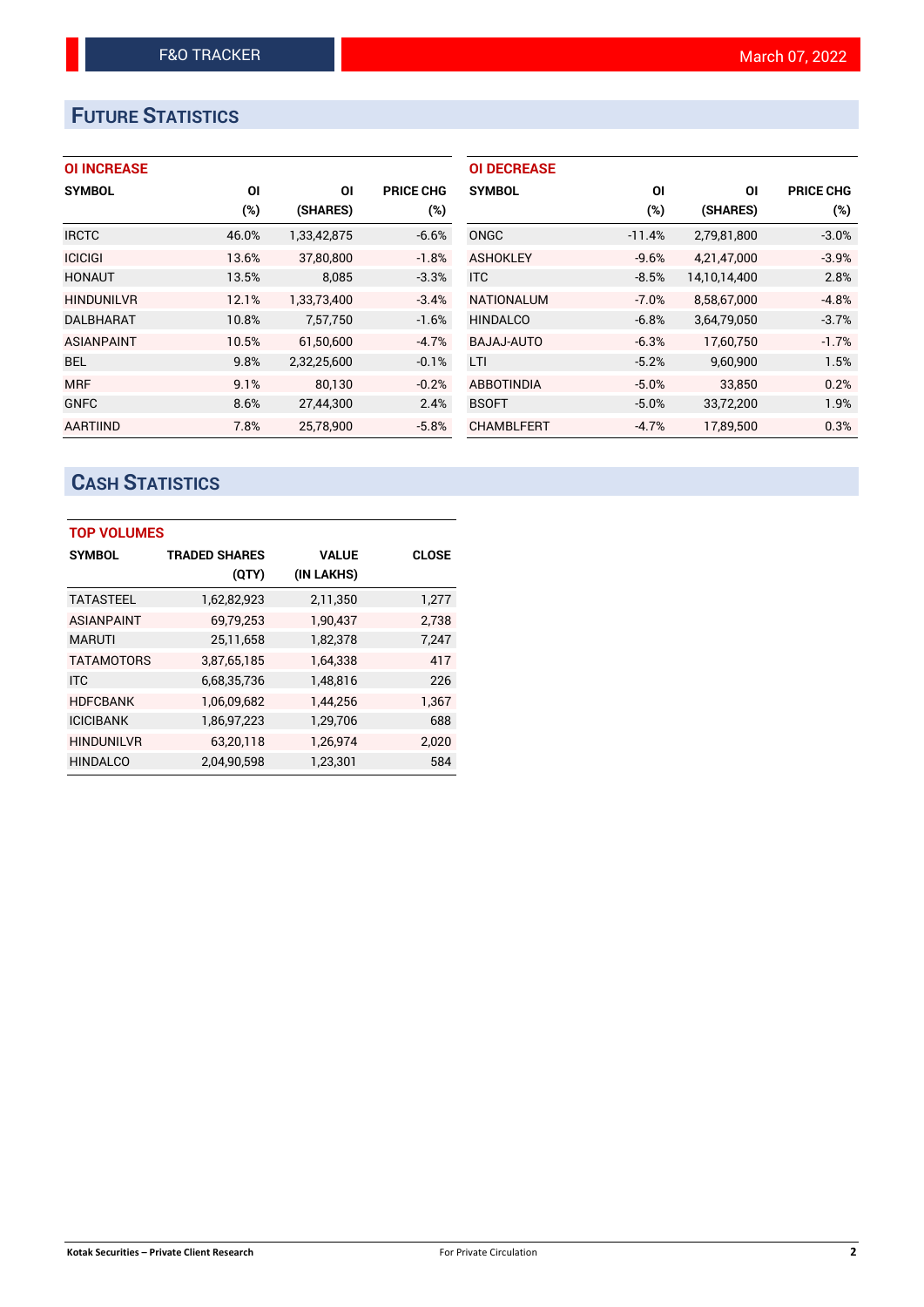# **OPTION STATISTICS**

## **SIGNIFICANT CALL OPEN INTEREST**

| <b>SYMBOL</b>     | <b>STRK</b>  | <b>OPTION</b> | <b>CLOSE</b> | <b>FUT</b>   | ΟI         |
|-------------------|--------------|---------------|--------------|--------------|------------|
|                   | <b>PRICE</b> | TYPE          | (RS)         | <b>CLOSE</b> | (SHARES)   |
| <b>NTPC</b>       | 135          | <b>CE</b>     | 1.2          | 130          | 229,82,400 |
| ONGC              | 170          | CE            | 3.9          | 162          | 125,58,700 |
| GAIL              | 160          | CE            | 2.8          | 151          | 89.06.000  |
| ONGC              | 180          | CE            | 2.0          | 162          | 63,29,400  |
| ONGC              | 175          | CE            | 2.8          | 162          | 54,97,800  |
| <b>COALINDIA</b>  | 200          | CE            | 3.4          | 181          | 63.42.000  |
| <b>NTPC</b>       | 140          | <b>CE</b>     | 0.6          | 130          | 86,64,000  |
| <b>TATAMOTORS</b> | 500          | CE            | 3.6          | 417          | 143,92,500 |
| ONGC              | 200          | <b>CE</b>     | 0.7          | 162          | 49,66,500  |
| COALINDIA         | 190          | CE            | 5.8          | 181          | 46.83.000  |

## **SIGNIFICANT PUT OPEN INTEREST**

| <b>SYMBOL</b>     | <b>STRK</b><br><b>PRICE</b> | <b>OPTION</b><br>TYPE | <b>CLOSE</b><br>(RS) | <b>FUT</b><br><b>CLOSE</b> | ΟI<br>(SHARES) |
|-------------------|-----------------------------|-----------------------|----------------------|----------------------------|----------------|
| COALINDIA         | 160                         | PF                    | 2.2                  | 181                        | 44,98,200      |
| COALINDIA         | 170                         | PF                    | 4.5                  | 181                        | 31,92,000      |
| <b>COALINDIA</b>  | 150                         | PF                    | 1.2                  | 181                        | 30,57,600      |
| <b>COALINDIA</b>  | 180                         | PF                    | 8.7                  | 181                        | 28.89.600      |
| <b>TATAPOWER</b>  | 220                         | PF                    | 9.3                  | 222                        | 71,48,250      |
| <b>HINDALCO</b>   | 550                         | PF                    | 10.1                 | 586                        | 25,87,525      |
| ONGC              | 160                         | <b>PE</b>             | 5.6                  | 162                        | 18,86,500      |
| <b>BANKBARODA</b> | 100                         | <b>PE</b>             | 5.1                  | 101                        | 68,44,500      |
| <b>TATAMOTORS</b> | 400                         | <b>PE</b>             | 18.0                 | 417                        | 48.19.350      |
| <b>MARUTI</b>     | 7.000                       | PE                    | 240.6                | 7,261                      | 1,87,600       |

| SIGNIFICANT CALL OPEN INTEREST ADDITION |                             |                              |                           |               |                      |  |
|-----------------------------------------|-----------------------------|------------------------------|---------------------------|---------------|----------------------|--|
| <b>SYMBOL</b>                           | <b>STRK</b><br><b>PRICE</b> | <b>OPTION</b><br><b>TYPE</b> | <b>OPEN</b><br><b>INT</b> | OI CHG<br>(%) | <b>CLOSE</b><br>(Rs) |  |
| <b>UPL</b>                              | 840                         | <b>CE</b>                    | 1,46,900                  | 11200%        | 2.9                  |  |
| <b>BIOCON</b>                           | 330                         | <b>CE</b>                    | 2,53,000                  | 5400%         | 15.6                 |  |
| <b>ICICIBANK</b>                        | 660                         | <b>CE</b>                    | 2,21,375                  | 5267%         | 46.5                 |  |
| M&M                                     | 750                         | <b>CE</b>                    | 3,22,000                  | 3733%         | 22.6                 |  |
| <b>ASHOKLEY</b>                         | 105                         | <b>CE</b>                    | 7,02,000                  | 3020%         | 6.6                  |  |
| <b>BANDHANBNK</b>                       | 280                         | <b>CE</b>                    | 2,75,400                  | 2450%         | 13.7                 |  |
| <b>BANDHANBNK</b>                       | 270                         | <b>CE</b>                    | 3,29,400                  | 2188%         | 19.0                 |  |
| <b>SBIN</b>                             | 440                         | <b>CE</b>                    | 1,89,000                  | 2000%         | 33.2                 |  |
| <b>ASHOKLEY</b>                         | 100                         | <b>CE</b>                    | 3,60,000                  | 1900%         | 9.8                  |  |
| <b>IRCTC</b>                            | 760                         | <b>CE</b>                    | 7,05,250                  | 1652%         | 31.4                 |  |

| SIGNIFICANT PUT OPEN INTEREST ADDITION |              |               |             |        |              |  |  |  |
|----------------------------------------|--------------|---------------|-------------|--------|--------------|--|--|--|
| <b>SYMBOL</b>                          | <b>STRK</b>  | <b>OPTION</b> | <b>OPEN</b> | OI CHG | <b>CLOSE</b> |  |  |  |
|                                        | <b>PRICE</b> | <b>TYPE</b>   | <b>INT</b>  | (%)    | (Rs)         |  |  |  |
| <b>ITC</b>                             | 227          | <b>PE</b>     | 1,28,000    | 1900%  | 6.7          |  |  |  |
| NATIONALUM                             | 122          | <b>PE</b>     | 15,30,000   | 683%   | 6.6          |  |  |  |
| <b>GNFC</b>                            | 600          | <b>PE</b>     | 1,33,900    | 636%   | 30.0         |  |  |  |
| <b>ASHOKLEY</b>                        | 85           | <b>PE</b>     | 5,17,500    | 619%   | 1.1          |  |  |  |
| <b>FEDERALBNK</b>                      | 75           | <b>PE</b>     | 10,90,000   | 445%   | 0.5          |  |  |  |
| <b>ASHOKLEY</b>                        | 102          | <b>PE</b>     | 3,37,500    | 436%   | 4.7          |  |  |  |
| <b>IDFC</b>                            | 40           | <b>PE</b>     | 3,20,000    | 433%   | 0.2          |  |  |  |
| <b>IRCTC</b>                           | 620          | <b>PE</b>     | 1,21,625    | 415%   | 12.7         |  |  |  |
| <b>HINDUNILVR</b>                      | 1,800        | <b>PE</b>     | 1,59,600    | 359%   | 12.4         |  |  |  |
| <b>AARTIIND</b>                        | 800          | <b>PE</b>     | 1,47,900    | 346%   | 25.8         |  |  |  |

| <b>CALL OPTION VOLUMES</b> |              |               |                  | <b>PUT OPTION VOLUMES</b> |                   |              |               |                  |              |
|----------------------------|--------------|---------------|------------------|---------------------------|-------------------|--------------|---------------|------------------|--------------|
| <b>SYMBOL</b>              | <b>STRK</b>  | <b>OPTION</b> | <b>CONTRACTS</b> | <b>CLOSE</b>              | <b>SYMBOL</b>     | <b>STRK</b>  | <b>OPTION</b> | <b>CONTRACTS</b> | <b>CLOSE</b> |
|                            | <b>PRICE</b> | <b>TYPE</b>   |                  | (Rs)                      |                   | <b>PRICE</b> | <b>TYPE</b>   |                  | (Rs)         |
| <b>ITC</b>                 | 230          | <b>CE</b>     | 23,821           | 3.7                       | <b>TATASTEEL</b>  | 1,300        | <b>PE</b>     | 11,672           | 71.1         |
| <b>RELIANCE</b>            | 2.400        | <b>CE</b>     | 16.344           | 44.0                      | <b>ASIANPAINT</b> | 2,700        | <b>PE</b>     | 11.257           | 116.2        |
| <b>TATASTEEL</b>           | 1,400        | <b>CE</b>     | 15,554           | 18.8                      | <b>TATASTEEL</b>  | 1,200        | <b>PE</b>     | 9.341            | 29.0         |
| <b>TATASTEEL</b>           | 1.300        | <b>CE</b>     | 14,517           | 49.2                      | <b>RELIANCE</b>   | 2.300        | <b>PE</b>     | 7.711            | 59.3         |
| <b>ITC</b>                 | 240          | <b>CE</b>     | 14,492           | 1.5                       | <b>ITC</b>        | 220          | <b>PE</b>     | 7,581            | 3.3          |
| <b>TATASTEEL</b>           | 1,320        | <b>CE</b>     | 14.040           | 41.2                      | <b>MARUTI</b>     | 7.000        | <b>PE</b>     | 7.392            | 240.6        |
| <b>ITC</b>                 | 220          | <b>CE</b>     | 13,435           | 8.7                       | <b>INFY</b>       | 1,700        | <b>PE</b>     | 7,304            | 40.2         |
| <b>ITC</b>                 | 225          | <b>CE</b>     | 13.140           | 5.7                       | <b>HINDALCO</b>   | 600          | <b>PE</b>     | 6.949            | 32.3         |
| <b>RELIANCE</b>            | 2,500        | <b>CE</b>     | 12,018           | 18.3                      | <b>TATASTEEL</b>  | 1,260        | <b>PE</b>     | 6.944            | 50.6         |
| <b>MARUTI</b>              | 8.000        | <b>CE</b>     | 11,870           | 87.9                      | <b>BAJFINANCE</b> | 6,500        | PE            | 6,926            | 283.1        |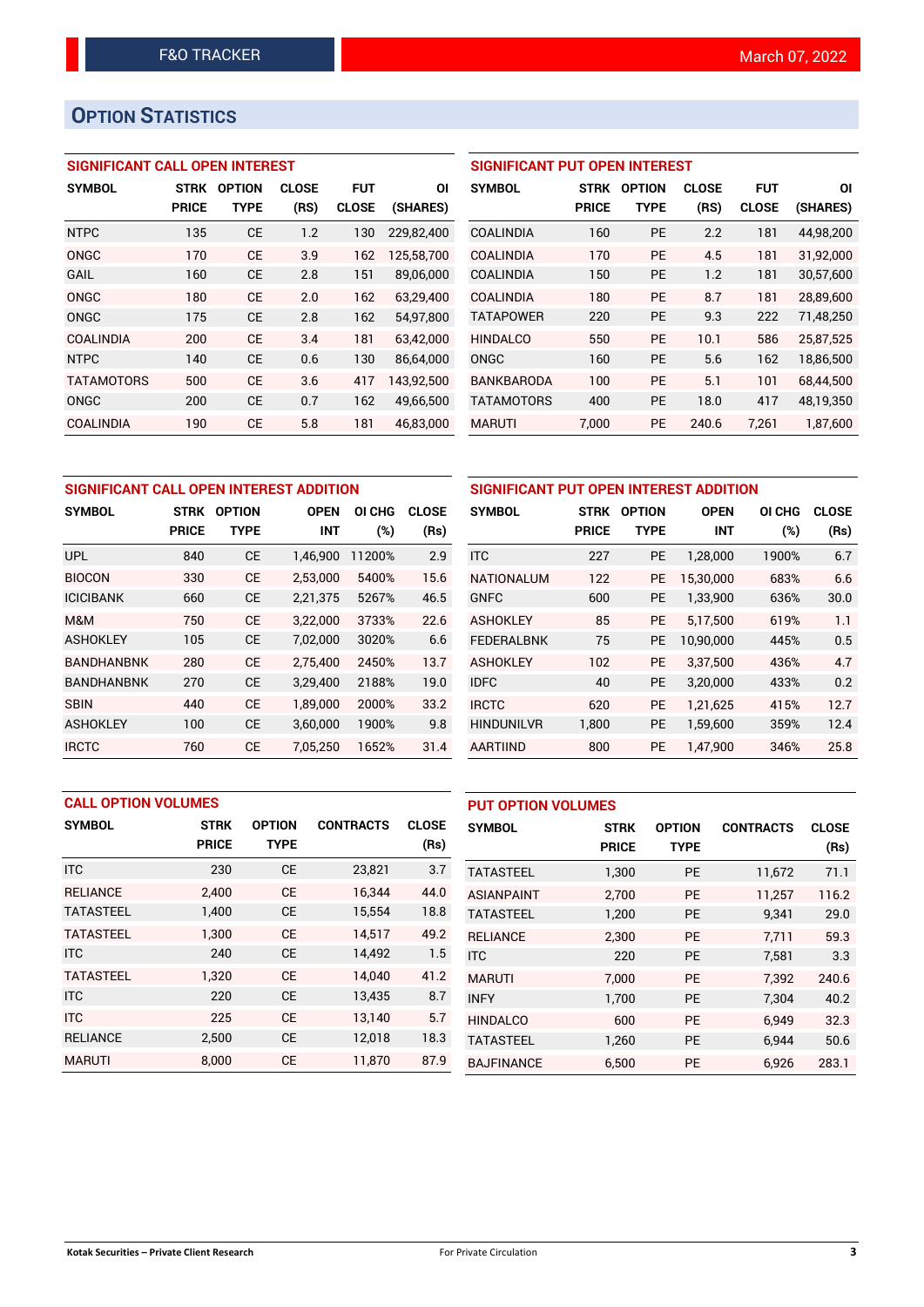### **RATING SCALE (PRIVATE CLIENT GROUP)**

- **BUY**  Stock/Index looks strong from the expiry/near term perspective and is expected to gain on the basis of technical and/or derivative parameters. Time frame is minimum of current expiry and in certain cases extend to the next series depending on the stock behaviour. Strict stop loss needs to be adhered to for every buy/long recommendation given.
- **SELL** Stock/Index looks weak from the expiry/near term perspective and is expected to gain on the basis of technical and/or derivative parameters. Time frame is minimum of current expiry and in certain cases extend to the next series depending on the stock behaviour. Strict stop loss needs to be adhered to for every sell/short recommendation given.

#### **FUNDAMENTAL RESEARCH TEAM (PRIVATE CLIENT GROUP)**

**Shrikant Chouhan Arun Agarwal Amit Agarwal, CFA Hemali Dhame** shrikant.chouhan@kotak.com arun.agarwal@kotak.com agarwal.amit@kotak.com Hemali.Dhame@kotak.com +91 22 6218 5408 +91 22 6218 6443 +91 22 6218 6439 +91 22 6218 6433

jatin.damania@kotak.com +91 22 6218 6440 +91 22 6218 6432 +91 80801 97299 +91 22 6218 6427

**Sumit Pokharna** Pankaj Kumar<br>Oil and Gas, Information Tech Construction, C sumit.pokharna@kotak.com pankajr.kumar@kotak.com +91 22 6218 6438 +91 22 6218 6434

**Jatin Damania Purvi Shah Rini Mehta K. Kathirvelu**

Construction, Capital Goods & Midcaps

Transportation, Paints, FMCG

Metals & Mining, Midcap Pharmaceuticals Pharmaceuticals Research Associate Support Executive<br>
iatin.damania@kotak.com purvi.shah@kotak.com rini.mehta@kotak.com k.kathirvelu@kotak.com

## **TECHNICAL RESEARCH TEAM (PRIVATE CLIENT GROUP)**

**Shrikant Chouhan Amol Athawale Sayed Haider** [shrikant.chouhan@kotak.com](mailto:shrikant.chouhan@kotak.com) [amol.athawale@kotak.com](mailto:amol.athawale@kotak.com) Research Associate +91 22 6218 5408 +91 20 6620 3350 [sayed.haider@kotak.com](mailto:sayed.haider@kotak.com)

+91 22 62185498

#### **DERIVATIVES RESEARCH TEAM (PRIVATE CLIENT GROUP)**

+91 79 6607 2231 +91 22 6218 5497 +91 33 6615 6273

**Sahaj Agrawal Prashanth Lalu Prasenjit Biswas, CMT, CFTe** [prasenjit.biswas@kotak.com](mailto:prasenjit.biswas@kotak.com)